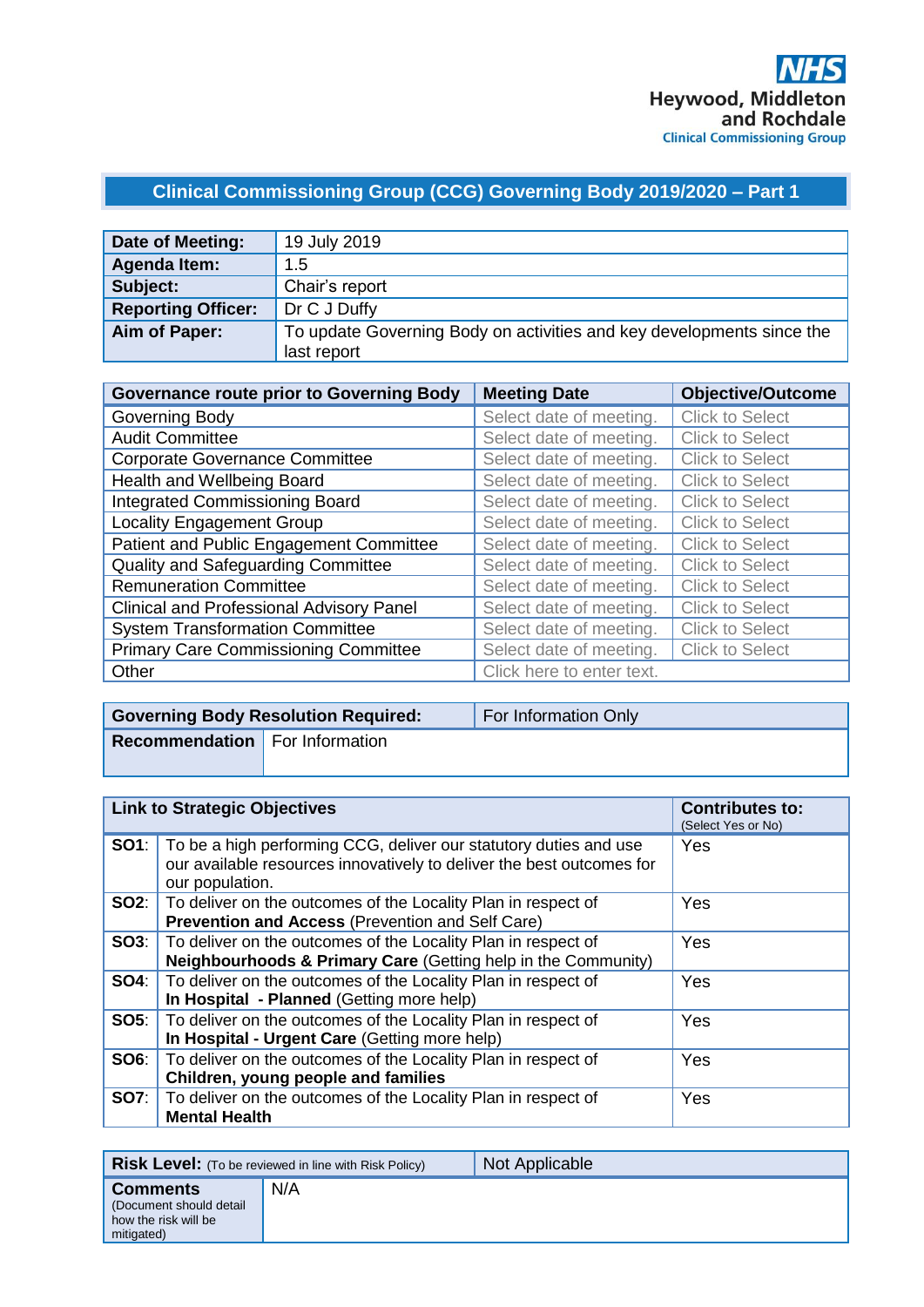| <b>Content Approval/Sign Off:</b>                                 |                       |
|-------------------------------------------------------------------|-----------------------|
| The contents of this paper have been<br>reviewed and approved by: | Chair, Dr Chris Duffy |
| <b>Clinical Content signed off by:</b>                            | Not applicable        |
| Financial content signed off by:                                  | Not Applicable        |

|                                                       | <b>Completed:</b> |
|-------------------------------------------------------|-------------------|
| Clinical Engagement taken place                       | Not Applicable    |
| Patient and Public Involvement                        | Not Applicable    |
| <b>Patient Data Impact Assessment</b>                 | Not Applicable    |
| Equality Analysis / Human Rights Assessment completed | Not Applicable    |

## **Executive Summary**

We had a novel, interesting and enjoyable Annual General Meeting again this year hosting Year 6 from Lowerplace Junior School. As a Governing Body we recently attended the school to learn about all the work the children had been doing on Health and the NHS and we were all impressed.

It was our turn to host them and this provided an interesting challenge in ensuring all the statuary reports needed at an AGM were done in a way and language that could be understood by Year 6. As well as having lunch with the Children we also played the Human rights game where groups were given a list of Human rights for them to prioritise and then split into buyers and sellers of Human rights – exposing the Children to having to make difficult choices based on available funding. The Children quickly realised that they couldn't afford everything that they wanted and the most popular stall was the 2 for one stall!

The Children also realised that while the CCG had approximately £350million a year with which to meet all the healthcare needs of the Borough this was far less than the £500 million pounds a year that Manchester United spent in a year. One suggestion was to write to Manchester United for some money – obviously a future leader of the NHS in the making!

Alongside that as part of the School Ambassador scheme Dr Ghafoor and I, with the support of our Comms and Engagement team, did a presentation to over 50 Year 6 Children at Bowlee Primary School in Middleton. Again the understanding of the NHS and what it can provide was impressive and the Children all very keen to play with the gadgets commonly in use in General practice – such as the Television Hospital "machine that goes beep with the heart rate" now available in surgery on an Ipod.

A new Contract for General Practice came into force on the first of April and one element of that was the development of Primary Care Networks across the Borough. We have 6 and while not perfectly aligned with Community Teams or geographically aligned the individual networks have the support of the Practices within which wouldn't have been the case had they met the National Criteria completely.

Alongside the changes in Primary Care work is progressing in the Improving Specialist Care (formerly theme 3) which is aiming to ensure we have high quality sustainable Hospital services across GM. The programme is being run through the GM Joint Commissioning Board and hopefully in the next few months we should have more specific details.

Finally I, the Clinical Leads and Exec Nurse attended at 2<sup>nd</sup> GM Clinical Leaders' Summit which